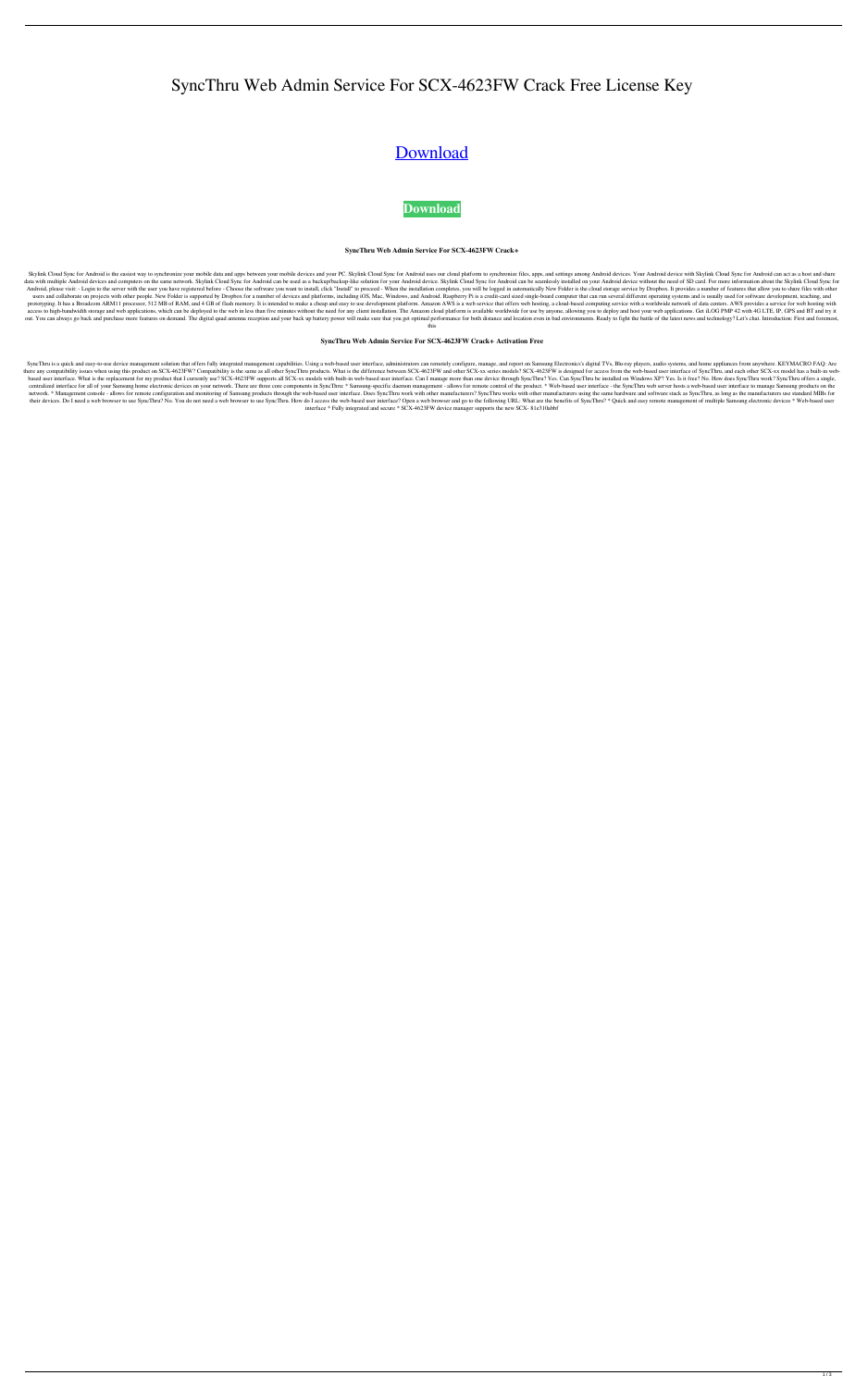#### **SyncThru Web Admin Service For SCX-4623FW Crack Full Version Free**

This tool will allow you to download Samsung Galaxy S7 firmware for your device. The firmware that is available for download is the updated firmware available on Samsungs.com. Before you start using this tool, you need to device manager where you will be able to see your Android device, complete with all of its information. When you are in the Android device manager, make sure to click the settings menu and then scroll down to the location click download. Actions: About Gladstone Software is a Web and software development company with a focus on innovative technology solutions for the broadcast and media industry. We are passionate about helping our clients to a new business. At Gladstone Software we have over 30 years experience developing applications in a broad range of platforms and technologies including, Java, J2EE, Net, Microsoft, Open Source, Linux, Unix, Flash, Flex, up and running on Mac OS X. I have already installed clojure (via homebrew) but after making the following changes to ~/.emacs file: (setq inferior-lisp-program "/usr/local/bin/clojure") (setq lisp-interaction-style 'gnu) following error: (swank-clojure:swank-call-with-error-hook #'clojure-debug-print-stacktrace :from-fn clojure.core/with-init-id) -- nREPL server listening on port 54816 on host localhost. JVM: 1.8.0\_40; Java HotSpot(TM) 64-

#### **What's New in the SyncThru Web Admin Service For SCX-4623FW?**

The SyncThru Web Admin Service for SCX-4623FW is a web-based application that enables system administrators to easily manage multiple Samsung devices across one or more domain networks. In addition to basic management func functionality for device management including remote camera control and dual user authentication. Support: The SyncThru Web Admin Service for SCX-4623FW is a web-based application that is available in both English and Chin more features, you can purchase the SyncThru Web Admin Service for SCX-4623FW from What is new in this release? In this release? In this release, the new version of the SyncThru Web Admin Service for SCX-4623FW is called v in version 3.0? \*The new SyncThru Web Admin Service for SCX-4623FW version 3.0 supports both Windows and Macintosh. It also offers a variety of new features and functions, including the following. \*A new unified user inter software now finds and supports SCX-4623FW devices in addition to TSEC devices. oRemote control: The software now supports remote control by using the fixed IP address (192.168.1.21). oRemote camera control: The software n authentication: In addition to a domain administrator account and a local administrator account, the software now supports a remote administrator account to access a single device remotely. \*Improved management functions: (FT) version 1.03. oMigration: The software now supports migration of data from the existing database to the new database. oRepair: The software now supports repair of a Microsoft Windows XP system. \*Improved support for A software now supports Linux on HP-UX, Solaris, and Unix. oWindows: The software now supports Windows XP and Windows 2000.